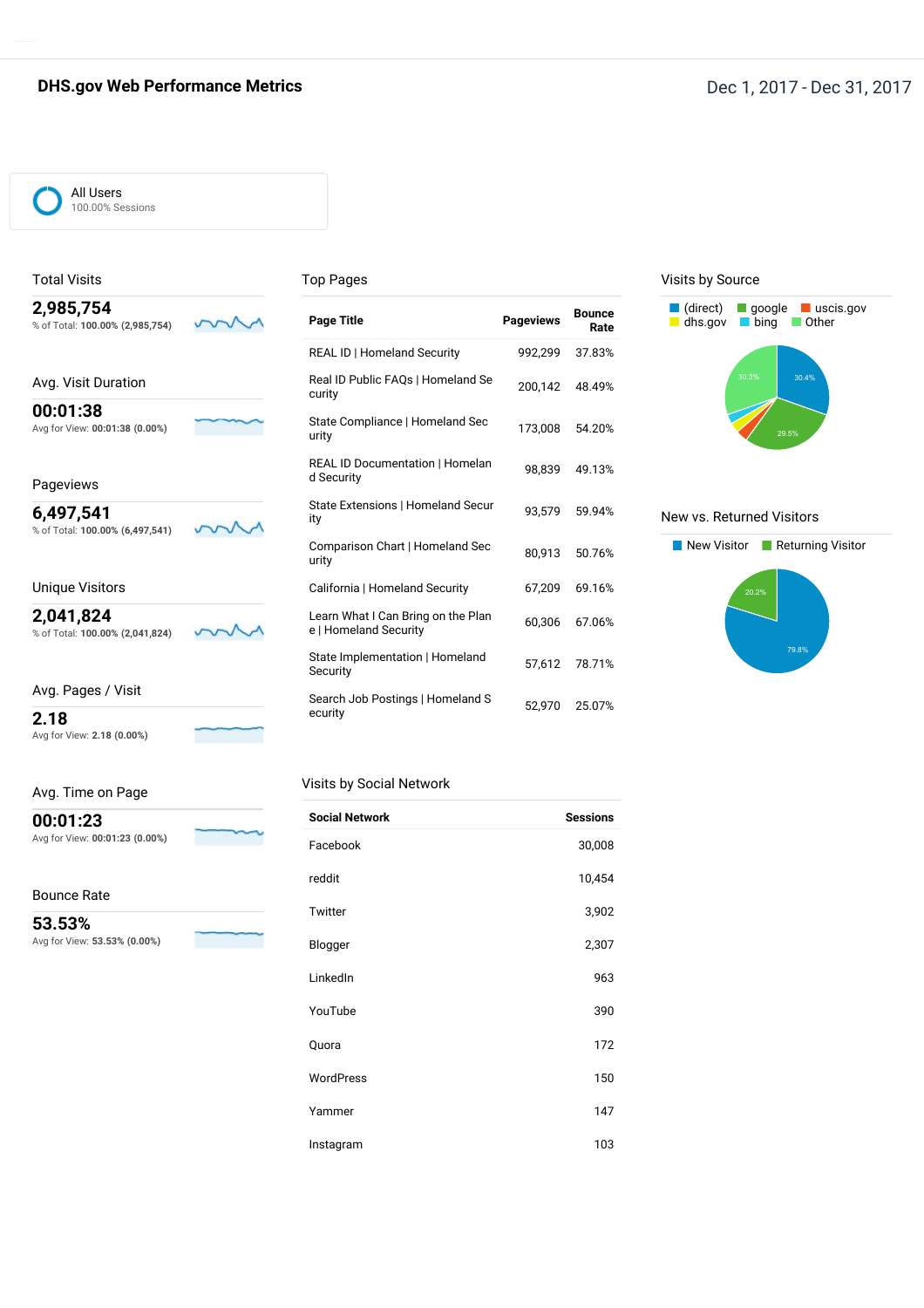## All Users 100.00% Sessions

### Visits to DHS.gov

**2,985,754** m % of Total: **100.00% (2,985,754)**

Total Internal Searches

**94,749** m % of Total: **100.00% (94,749)**

## Total External Searches (Google)

V

m

**730,494** % of Total: **24.47% (2,985,754)**

| <b>Search Term</b>              | <b>Total Unique</b><br><b>Searches</b> | Organic<br><b>Searches</b> |
|---------------------------------|----------------------------------------|----------------------------|
| real id                         | 1,140                                  | 19                         |
| h <sub>4</sub> ead              | 974                                    | 13                         |
| real id compliant st<br>ates    | 968                                    | 6                          |
| tps honduras                    | 962                                    | 25                         |
| careers                         | 599                                    | 0                          |
| check my case stat<br><b>us</b> | 338                                    | 6                          |
| passport                        | 331                                    | O                          |
| tps haiti                       | 331                                    | 0                          |
| esta                            | 325                                    | 13                         |
| forms                           | 312                                    | 25                         |

Top Internal Searches by Search Term

## New vs. Returned Visitors



## Avg. Visits per Visitor



### Top External Searches (Google - as reported)

| <b>Page Title</b>                                                                                | <b>Sessions</b> |
|--------------------------------------------------------------------------------------------------|-----------------|
| Homeland Security   Home                                                                         | 66.241          |
| Learn What I Can Bring on the Plane   H<br>omeland Security                                      | 47,098          |
| Real ID Public FAQs   Homeland Securit<br>у                                                      | 32,955          |
| TSA to Notify Travelers of Upcoming 20<br>18 Real ID Airport Enforcement   Homel<br>and Security | 27,039          |
| <b>REAL ID   Homeland Security</b>                                                               | 25,727          |
| Sex Trafficking Awareness Videos   Ho<br>meland Security                                         | 12,660          |
| Search Job Postings   Homeland Securi<br>ty                                                      | 11,361          |
| Get a Green Card   Homeland Security                                                             | 11,201          |
| Homeland Security Careers   Homeland<br>Security                                                 | 10,055          |
| USCIS Announces a New Approach to<br>Posting Processing Times   Homeland<br>Security             | 9.724           |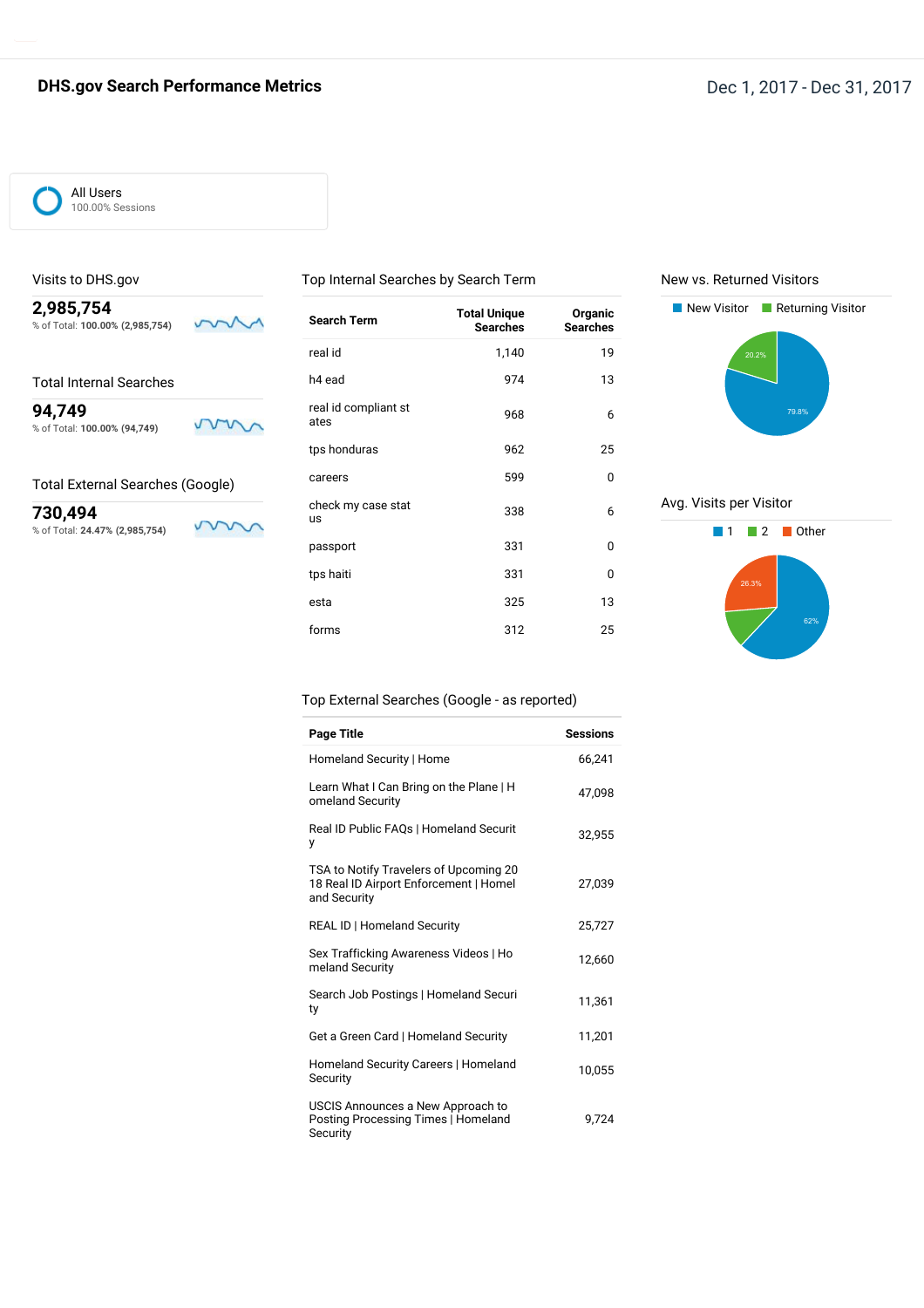Time Period: 12/01/2017 –12/31/2017

# **Voice ofthe Customers**

# **Feedback:**

- The major customer issues to improve on the DHS.gov site include making content easier to find, label pages and navigation to help customersfind relevant content quickly and easily.
- Other items to improve on the DHS.gov site include simplifying links and navigation choices, making navigation more intuitive, and remediating broken links.

Complete list available upon request

(Source: Survey Monkey)

# **Recommendations:**

We continue to review and work on recommendations from DHS.gov metrics reports. The DHS.gov Web Team documents and analyzes the success of improvements through metrics in addition to emerging technologies, recommendations and actions.

# **Actions Taken:**

**Difficulty Finding Content, Feeling Lost and Mislabeled Links:** The DHS.gov Web Team continues to implement more left navigation throughout site and restructure content and hyperlinks to promote a more productive, user-friendly experience.

**Increase Visibility:** This past quarter, the DHS.gov Web Communications team identified the top 200 pages according to Google Analytics and updated the "Frequently Request Pages" section of the site to reflect customer needs.

**Improved Usage Analytics:** This past quarter, the DHS.gov Web Communications team installed Google Analytics tracking code to all DHS.gov homepage rotators to identify how many clicks rotators are receiving and which homepage content is attracting the most attention by site users.

## **Technical Improvements:**

- We've changed our highlights rotator content type
- We've updated our baseline and modules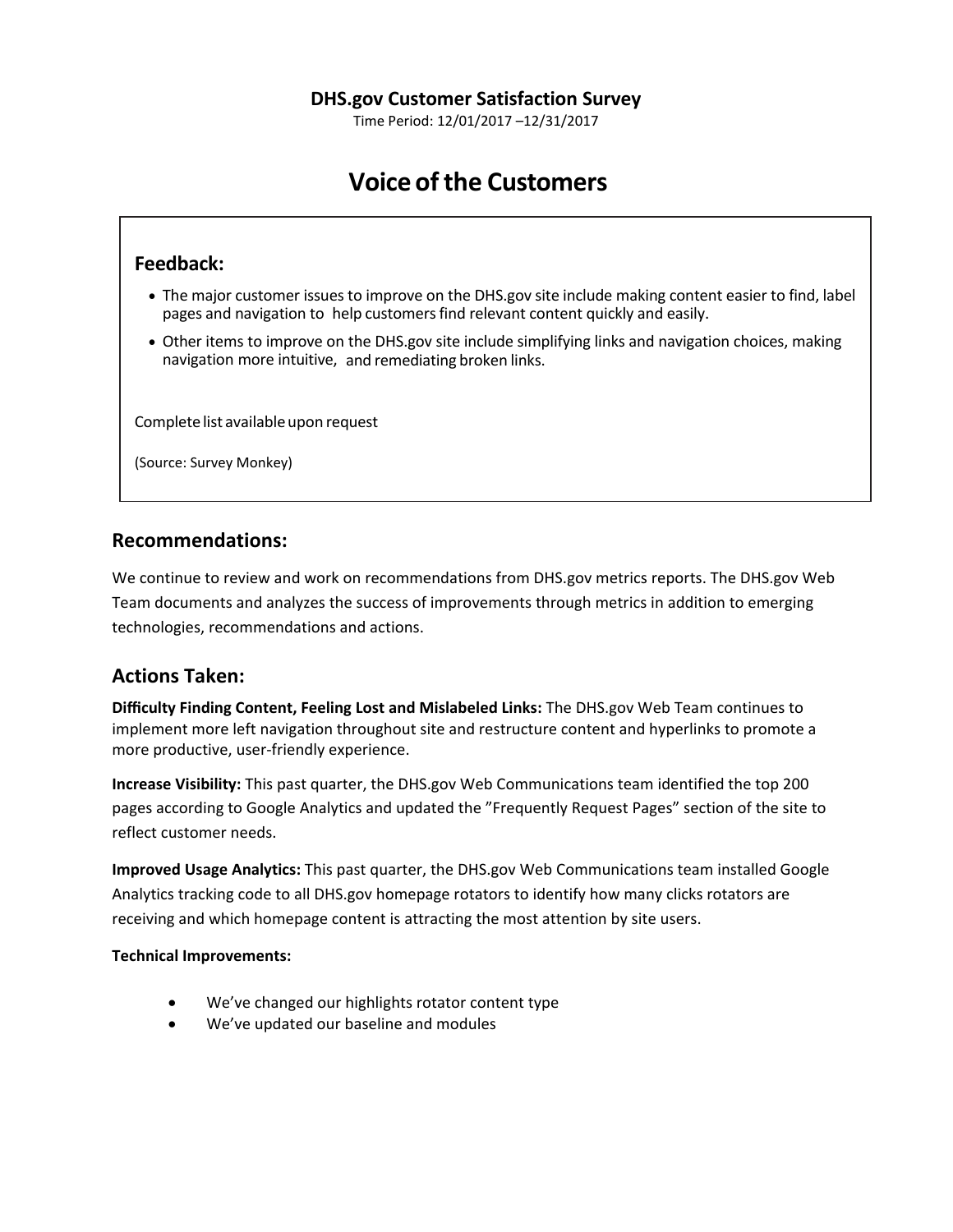# **DHS.gov Customer Satisfaction Survey**

Time Period: 12/01/2017- 12/31/2017

# **Overall Customer Satisfaction Score 67.32**

# **How would you rate your overall experience today? 62.60 Answer Choices Responses Points Score • Outstanding 771 100 77100** ■ Above Average 1181 75 88575 **•** Average 1212 50 60600 ■ Below Average 324 25 8100 ▪ Poor 256 0 0 **Total 3744 234375 Were you able to complete the purpose of your visit? EXEC 2008 60.76 Answer Choices Responses Points Score** ■ Yes 2275 2275 100 227500 ▪ No 1469 0 0 **Total 3744 227500 82.02 Answer Choices Responses Points Score • Yes 3071 100 307100**  $\bullet$  No  $\qquad \qquad 0$  0 0 0 **Total 3744 307100 Will you recommend this website to a friend or colleague? 76.23 Answer Choices Responses Points Score** ■ Yes 285400 285400 285400 285400 285400 285400 285400 285400 285400 285400 285400 ▪ No 890 0 0 **Total 3744 285400 Would you still return to this website if you could get this information or service from another source?**

# **Please describe your experience finding your way around (navigating) DHS.gov today.**

# NOTE: Excludes "Other" responses

| <b>Answer Choices</b>                                                     | <b>Responses</b> | <b>Points</b> | <b>Score</b> |
|---------------------------------------------------------------------------|------------------|---------------|--------------|
| • Encountered no difficulties                                             | 2129             | 100           | 212900       |
| • Had technical difficulties (e.g. error messages, broken links)          | 70               | 0             | $\Omega$     |
| . Links did not take me where I expected                                  | 315              | 0             | $\Omega$     |
| . Links / labels are difficult to understand, they are not intuitive      | 134              | 0             | $\Omega$     |
| . Navigated to general area but couldn't find the specific content needed | 659              | 0             | $\Omega$     |
| • Too many links or navigational choices                                  | 90               | 0             | $\Omega$     |
| . Would often feel lost, not know where I was                             | 100              | 0             | $\Omega$     |
| <b>Total</b>                                                              | 3497             |               | 212900       |

# **How was your experience using our site search? 53.57**

NOTE: Excludes "Did not use search" and "Other" responses

| <b>Answer Choices</b>                                   | <b>Responses</b> | <b>Points</b> | <b>Score</b> |
|---------------------------------------------------------|------------------|---------------|--------------|
| · Encountered no difficulties                           | 923              | 100           | 92300        |
| I was not sure what words to use in my search           | 133              | 0             | $\Omega$     |
| • Results were not helpful                              | 331              | 0             | $\Omega$     |
| . Results were not relevant to my search terms or needs | 164              | 0             | $\Omega$     |
| - Results were too similar / redundant                  | 41               | 0             | $\Omega$     |
| • Returned not enough or no results                     | 105              | 0             | $\Omega$     |
| • Returned too many results                             | 26               | 0             | 0            |
| Total                                                   | 1723             |               | 92300        |

**60.88**